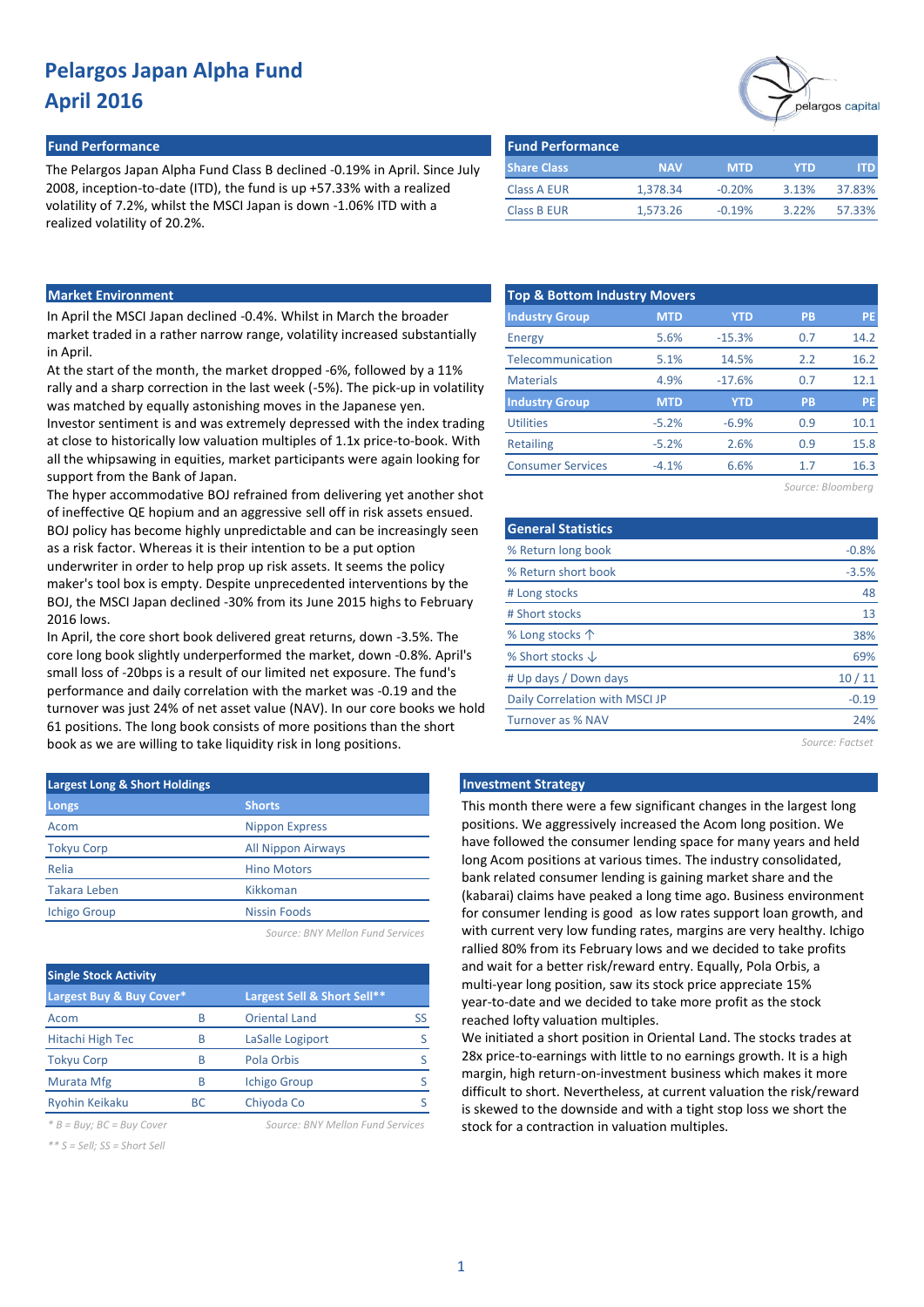#### **Investment Strategy**

Relia (former Moshi Moshi Hotline), Japan's largest call center operator, is the top gainer for the month. This asset light, high return-on-equity business showed sluggish share performance last year (-6.7%) and finally bottomed out, gaining +7.1% year-to-date. Tokyo Ohka appreciated 11% and regained some of the ground lost in 2015. The stock has deteriorated sharply as semiconductor production volumes have slowed, but we remain optimistic about mid-term demand given that leading-edge processes will mean strong demand growth in the next few years. The stock remains cheap, trading 0.8x PBR and with net cash equivalent to >40% of the market cap, management has the ability to significantly raise shareholder returns.

Gulliver dropped 22% in April after having risen 18% year-to-date. This domestic, used car retailer has an aggressive growth strategy and revised down its mid-term plan due to increased costs of the network roll out. Semiconductor equipment and medical device maker Hitachi High Tech (HHT) fell 5% on disappointing, but conservative F3/17 earnings guidance. At 3.7x EBITDA and 11.6x PE, the stock trades at a significant discount to global peers in both SPE and medical devices. The outlook for both businesses remains positive. SPE demand is growing as chip-makers invest in new leading-edge lines, and HHT's new medical analysers are selling well, with more new products to launch this summer. With net cash equivalent to >40% of the market cap, downside is minimal, and the take-out by parent Hitachi remains a possibility.









*Source: Factset\**

pelargos capital

| <b>Top Gainers &amp; Losers</b> |   |        |                    |  |         |  |  |  |  |  |  |
|---------------------------------|---|--------|--------------------|--|---------|--|--|--|--|--|--|
| <b>Gainers</b>                  |   | $CTR*$ | <b>Losers</b>      |  | $CTR*$  |  |  |  |  |  |  |
| Relia                           |   | 0.3%   | Gulliver           |  | $-0.3%$ |  |  |  |  |  |  |
| Metawater                       |   | 0.2%   | Chiyoda Co         |  | $-0.3%$ |  |  |  |  |  |  |
| <b>Hino Motors</b>              | ς | 0.2%   | <b>Enplas Corp</b> |  | $-0.3%$ |  |  |  |  |  |  |
| Takara Leben                    |   | 0.2%   | Hitachi HT         |  | $-0.2%$ |  |  |  |  |  |  |
| Tokyo Ohka                      |   | 0.2%   | Technopro          |  | $-0.1%$ |  |  |  |  |  |  |

*\*CTR = Contribution Source: Factset*



*Source: UBS PAS*

On a daily basis we track a number of style factors based on our proprietary quant model. This helps us to detect dislocation within the market. In addition, it helps our understanding of style trends and investor's behavior in Japan.

The value factor showed mixed results in April. Price-to-Book performed better but is still down on a 12 month basis. Low Enterprise Value-to-Earnings Before Interest Tax Depreciation and Amortization (EV/EBITDA) and low Price-to-Earnings (P/E) stocks had poor results and both are down 6% and 7% respectively. High dividend yielding stocks continued to performed very well.

The EV/EBITDA of the long book is 9.0x compared to 10.2x for the short book. The dividend yield of the long book is 2.0% compared to 1.6% in the short book.

The price-to-book (P/B) spread remained similar to last month with the long book's P/B of 1.6x compared to 1.9x for the short book. Given our value approach we have a strong preference for cash rich companies. The overall market trades at a price-to-book of 1.1x. Our circle of competence, fundamentally restricted investment universe, includes only few financials. Because the very low-PB Japanese banks are not included, our own investment universe has a median PB of 1.3x and average PB of 1.7x.

As of end of April the momentum exposure (spread between long and short book) is significantly higher. On a 9-month basis the long book is down -2.5% and the short book down-10%.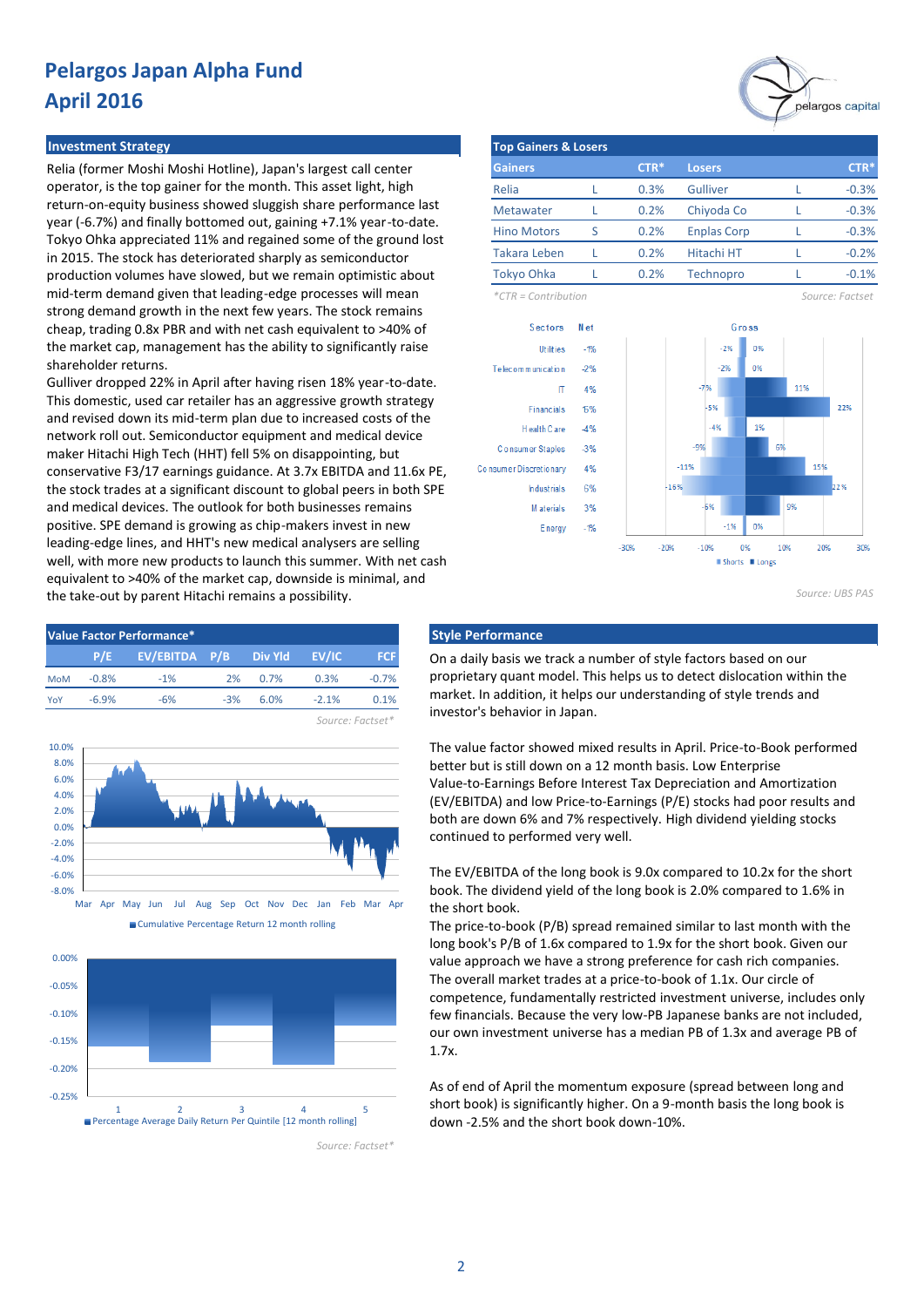#### **Risk Measurement and Management Fund Overview Fund Overview**

The chart below shows the rolling 12-month net and gross exposure for the fund. The exposures are shown as 10 (trading) days moving averages. At the end of April the gross exposure stood at 141%, the delta adjusted gross exposure was 161%, almost unchanged from the prior month. The net exposure stood at 42%. Including the long Nikkei225 put option strike 17000, the delta adjusted net exposure stood at 23%. The REIT exposure, consisting of Ichigo Hotel, Ichigo Office, Kenedix Office, Kenedix Retail and Heiwa REIT, amounts to 8% in total.

The ex-ante volatility based on daily data over the past 1 year was just 6.3% with an ex-ante beta of close to 0. Partly because of the REIT exposure, and the fund's lack of bank exposure, the beta of the long book was 0.87. Historically, we have had a preference for being long low beta stocks.



Price to Earnings (PE) EV/EBITDA Price to Book (PB) Dividend Yield EV/IC 1 month momentum 6 month momentum 9 month momentum Earnings momentum (1M) Earnings momentum (3M) **CFROI** Cash/MarketValue *Source: Factset* **Style Exposure** 1.1 -0.8 **Long** 15.9  $-2.5$ **Long** -5.6 9.0  $-2.8$ 1.6 2.0 -2.5 1.6 -7.3 -7.8 -10.0  $-11.8$ **Short** 20.0 1.6 10.2 1.9 **Short** 1.7 6.9% 8.3% 29.7% 20.8%

Beta Volatility Debt-to-equity 5% 23.9% 0.87 0.95 25.6% 35%

*Source: UBS PAS*

| <b>Risk Statistics Delta Adjusted</b>  |      |
|----------------------------------------|------|
| Volatility (ex-ante; 1yr daily data)   | 6.3% |
| Volatility (ex-ante; 5yr monthly data) | 5.7% |
| Var (99%, 5 days)                      | 1.7% |
| Beta (ex-ante)                         | 0.07 |
|                                        |      |

*Source: BNY Mellon Fund Services\* Source: GS and UBS PAS*

#### **Outlook**

*Strategic Framework - Outlook 1st half of 2016* 

In our opinion, the six year bull cycle in global equities is over. Last year's correction was the initial leg down in a cyclical bear market. The FED induced policy divergence resulted in universal US dollar strength and a substantial drain on global US dollar liquidity. With such drastic tightening, commodity prices collapsed and related credit suffered. We think, this cycle is only mid-way and it will end with a major liquidity event. Investors across asset classes are in the process of re-pricing risk, not only economic risk but also liquidity risk. The period of central banks suppressing risk premia through monetary activism has come to a halt and the price we pay for ultra low interest rates is capital mis-allocation. In our opinion, the US FED's 'normalization' of interest rates is built on the faulty assumption that the US economy can stand on its own feet. Due to central banks' intervention it is impossible to distinguish noise from signal. For us, it seems that the US recovery is asset price led and therefore a phony construct, which easily unravels once asset prices revert. 2016 has all the hallmarks of a proper cyclical bear market.

#### *Tactical assessment – Outlook May 2016*

Investors threw in the towel in February and since then remain frozen, staring like deer in the headlights and trade with little conviction on daily newsflow. The media outlets express astonishment about the magnitude of the Q1 sell-off. Investors express their frustration about Abenomics failing and Kamikaze Kuroda adding more uncertainty. The Abenomics trade is indeed back to square one. Despite all the QE money spent, orchestrated currency debasement and hope of structural reform, Japanese equities are back to levels seen in May 2013. We have always expressed great skepticism about the perceived magic of monetary intervention. Money printing does not create wealth, it never has, it never will. Deflation is not a bad thing, it is, as is inflation, a form of distribution of wealth. The currency debasement indeed helped some type of equities, especially those with high export ratios, but in aggregate it is not a road to salvation. Please be reminded, that Japan's real GDP per capita growth over the past decade was as good as the one of the US and better than the European measure. We continue to operate under the assumption that the global economy is at risk of slipping into recession and the monetary mandarins positioning themselves for even more intervention. The thinking goes: "if it has not worked, we academics do more of it". The price action in gold is telling, investors globally seem to be giving up on the notion of normalization. Unintended consequences are compounding in the global system and "whilst policy makers have no endgame, markets do". With a current account surplus and deflationary tendency the Japanese Yen continues to appreciate, whilst policy makers are working on yet another 'monetary bazooka' to weaken it.

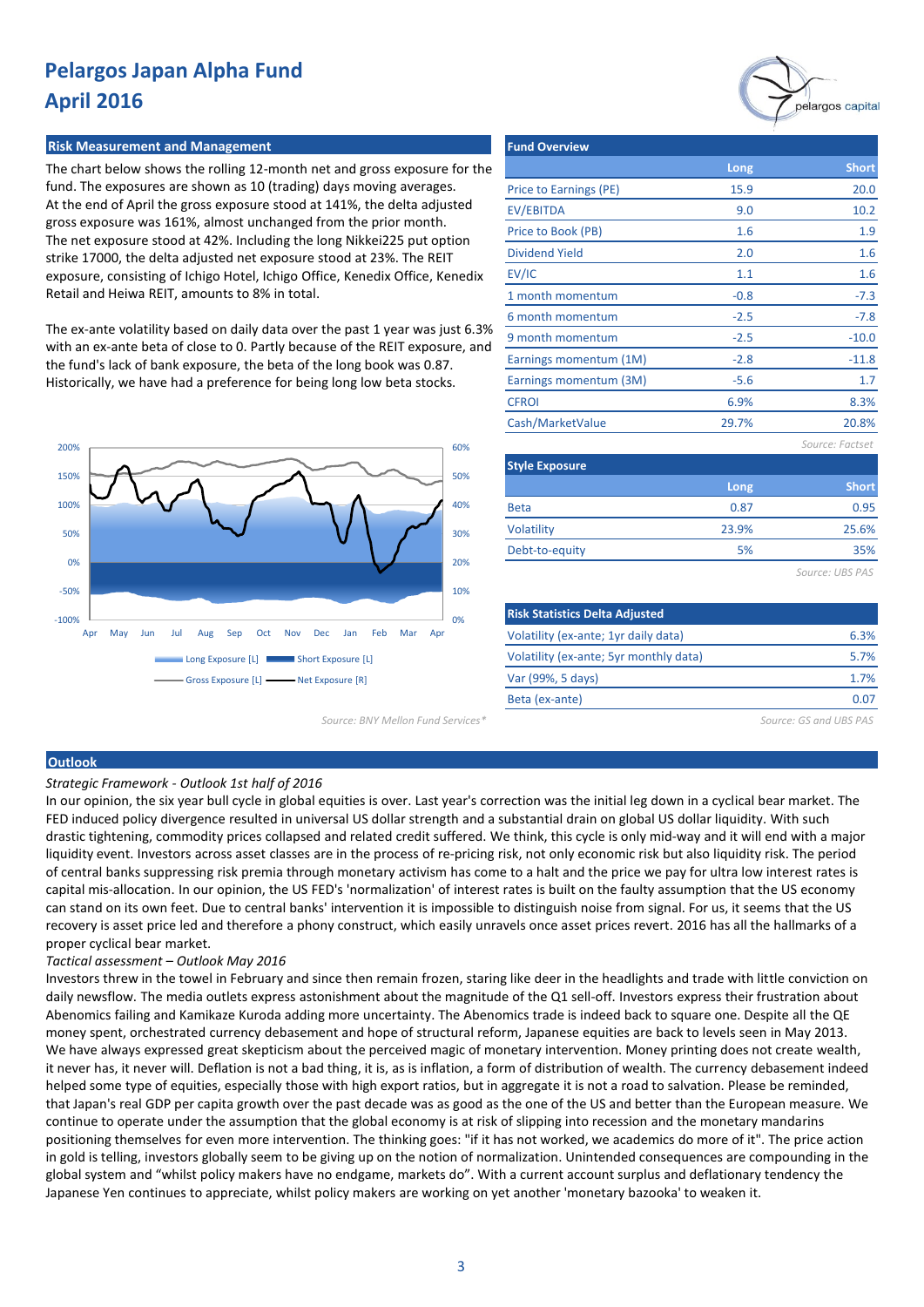

|                    | <b>Historic Fund Performance (Monthly)</b> |          |          |          |            |            |          |          |            |          |            |            |  |  |  |
|--------------------|--------------------------------------------|----------|----------|----------|------------|------------|----------|----------|------------|----------|------------|------------|--|--|--|
|                    | Jan                                        | Feb      | Mar      | Apr      | <b>May</b> | <b>Jun</b> | Jul      | Aug      | <b>Sep</b> | Oct      | <b>Nov</b> | <b>Dec</b> |  |  |  |
| <b>Class A EUR</b> |                                            |          |          |          |            |            |          |          |            |          |            |            |  |  |  |
| 2016               | 1.35%                                      | 0.88%    | 1.08%    | $-0.20%$ |            |            |          |          |            |          |            |            |  |  |  |
| 2015               | $-1.28%$                                   | 4.85%    | $-0.32%$ | 3.21%    | 2.54%      | $-1.63%$   | $-3.07%$ | $-3.05%$ | 2.42%      | 1.83%    | 2.16%      | $-1.62%$   |  |  |  |
| 2014               | $-3.21%$                                   | $-0.64%$ | $-0.59%$ | $-1.03%$ | $-2.28%$   | 1.40%      | 0.19%    | $-0.64%$ | 2.01%      | $-1.94%$ | $-1.28%$   | 0.92%      |  |  |  |
| 2013               | 4.99%                                      | $-0.58%$ | 6.55%    | 6.10%    | $-1.05%$   | $-0.78%$   | 0.26%    | $-0.91%$ | 1.08%      | $-0.79%$ | 1.35%      | 1.61%      |  |  |  |
| 2012               | $-1.43%$                                   | 3.77%    | 1.31%    | $-1.26%$ | $-3.88%$   | 1.72%      | 0.79%    | 0.89%    | 1.28%      | 0.54%    | 2.53%      | 3.78%      |  |  |  |
| 2011               | 0.84%                                      | $-0.06%$ | $-1.56%$ | 0.10%    | $-0.19%$   | 0.38%      | $-0.01%$ | $-3.68%$ | 0.64%      | $-0.41%$ | $-2.64%$   | 1.64%      |  |  |  |
| 2010               | 0.65%                                      | $-0.25%$ | 3.27%    | 3.16%    | $-2.71%$   | $-1.27%$   | 1.12%    | $-0.39%$ | 0.82%      | 1.03%    | 1.28%      | 1.75%      |  |  |  |
| 2009               | 0.35%                                      | 1.62%    | $-0.76%$ | $-0.71%$ | 0.98%      | 1.03%      | $-1.84%$ | 2.07%    | $-1.61%$   | $-0.40%$ | $-3.37%$   | 3.19%      |  |  |  |
|                    |                                            |          |          |          |            |            |          |          |            |          |            |            |  |  |  |

#### **Class B EUR**

| 2016 | 1.27%    | 0.92%    | 1.18%    | $-0.19%$ |          |          |          |          |          |          |          |          |
|------|----------|----------|----------|----------|----------|----------|----------|----------|----------|----------|----------|----------|
| 2015 | $-1.24%$ | 4.89%    | $-0.27%$ | 3.25%    | 2.57%    | $-1.67%$ | $-2.94%$ | $-3.01%$ | 2.46%    | 1.88%    | 2.06%    | $-1.42%$ |
| 2014 | $-3.16%$ | $-0.60%$ | $-0.56%$ | $-0.99%$ | $-2.24%$ | 1.44%    | 0.23%    | $-0.60%$ | 2.06%    | $-1.89%$ | $-1.24%$ | 0.96%    |
| 2013 | 5.35%    | $-0.58%$ | 6.98%    | 6.48%    | $-1.07%$ | $-0.78%$ | 0.31%    | $-0.92%$ | 1.18%    | $-0.80%$ | 1.46%    | 1.73%    |
| 2012 | $-1.38%$ | 3.81%    | 1.35%    | $-1.21%$ | $-3.83%$ | 1.76%    | 0.84%    | 0.93%    | 1.32%    | 0.58%    | 2.50%    | 4.06%    |
| 2011 | 0.93%    | $-0.03%$ | $-1.55%$ | 0.14%    | $-0.14%$ | 0.42%    | 0.03%    | $-3.63%$ | 0.69%    | $-0.38%$ | $-2.60%$ | 1.68%    |
| 2010 | 0.73%    | $-0.23%$ | 3.52%    | 3.39%    | $-2.83%$ | $-1.31%$ | 1.23%    | $-0.37%$ | 0.91%    | 1.13%    | 1.40%    | 1.89%    |
| 2009 | 2.07%    | 1.67%    | $-0.73%$ | $-0.67%$ | 1.34%    | 1.13%    | $-1.93%$ | 2.24%    | $-1.68%$ | $-0.39%$ | $-2.99%$ | 2.84%    |
| 2008 |          |          |          |          |          |          | 0.96%    | $-1.35%$ | 1.40%    | 3.44%    | 0.52%    | 1.39%    |

|                    | <b>Historic Fund Performance (Yearly)</b> |       |          |        |               |      |       |       |       |  |  |  |  |  |
|--------------------|-------------------------------------------|-------|----------|--------|---------------|------|-------|-------|-------|--|--|--|--|--|
|                    | 2016                                      | 2015/ | 2014     | 2013   | 2012          | 2011 | 2010  | 2009  | 2008  |  |  |  |  |  |
| <b>Class A EUR</b> | 3.13%                                     | 5.81% | $-6.99%$ | 18.86% | 10.24% -4.96% |      | 8.66% | 0.36% |       |  |  |  |  |  |
| <b>Class B EUR</b> | 3.22%                                     | 6.36% | $-6.52%$ | 20.57% | 10.95% -4.48% |      | 9.67% | 2.75% | 6.46% |  |  |  |  |  |

| <b>Investment Manager</b>         |
|-----------------------------------|
| <b>Legal Status</b>               |
| <b>Fiscal Status</b>              |
| <b>Dividend Policy</b>            |
| <b>Base Currency</b>              |
| <b>ISIN Class A FUR</b>           |
| <b>ISIN Class B FUR</b>           |
| <b>Inception Date Class A EUR</b> |
| <b>Inception Date Class B EUR</b> |
|                                   |

## **Company Facts Firm AUM in USD**

#### **Fund Description**

| <b>Investment Strategy</b>  |
|-----------------------------|
| <b>Investment Style</b>     |
| <b>Investment Objective</b> |

# **Investment Manager Capital Size in EURR Size in EURR Size in EURR Size in EURR Size in EURR Size in EURR Size in EURR Size in EURR Size in EURR Size in EURR Size in EURR Size in EURR Size in EURR Size in EURR Size in EURR FGR (fund for joint account) VBI (tax exempt) Dividend Policy** Reinvestment July 2008 January 2009

### **Equity Long/Short Investment Style Value with a twist <b>Depositary Depositary** Bank of New York Mellon Capital appreciation through investing in long/short positions in Japanese securities 4

### Fund Facts Fund Facts

| <b>Investment Manager</b>         | <b>Pelargos Capital</b>      | <b>Fund Size in EUR</b>                   | €91,260,100                                |
|-----------------------------------|------------------------------|-------------------------------------------|--------------------------------------------|
| <b>Legal Status</b>               | FGR (fund for joint account) | <b>Fund Size in USD</b>                   | \$104,501,941                              |
| <b>Fiscal Status</b>              | VBI (tax exempt)             | <b>Participations Outstanding Class A</b> | 236                                        |
| <b>Dividend Policy</b>            | Reinvestment                 | <b>Participations Outstanding Class B</b> | 57,800                                     |
| <b>Base Currency</b>              | <b>EUR</b>                   | <b>Minimum Subscription Class A</b>       | <b>EUR 10,000</b>                          |
| <b>ISIN Class A EUR</b>           | NL0009051887                 | <b>Minimum Subscription Class B</b>       | <b>EUR 10,000</b>                          |
| <b>ISIN Class B EUR</b>           | NL0001118015                 | <b>Dealing Day</b>                        | First business day of each month           |
| <b>Inception Date Class A EUR</b> | January 2009                 | <b>Subscription</b>                       | Any dealing day, 5 business days notice    |
| <b>Inception Date Class B EUR</b> | <b>July 2008</b>             | <b>Redemption</b>                         | 15 business days notice                    |
|                                   |                              | <b>Management Fee Class A</b>             | 1.5%                                       |
| <b>Company Facts</b>              |                              | <b>Management Fee Class B</b>             | 1.0%                                       |
| <b>Firm AUM in EUR</b>            | € 207,253,096                | <b>Performance Fee Class A</b>            | 20% subject to High Watermark              |
| <b>Firm AUM in USD</b>            | \$237,325,520                | <b>Performance Fee Class B</b>            | 15% subject to High Watermark              |
|                                   |                              | <b>Early Redemption Fee</b>               | max 1% (accrues to Fund)                   |
|                                   |                              | <b>Lock-up Class B</b>                    | 1 year                                     |
| <b>Portfolio Managers</b>         |                              | <b>Service Providers</b>                  |                                            |
| <b>Richard Dingemans</b>          |                              | <b>Prime Brokers</b>                      | <b>UBS AG, Goldman Sachs International</b> |
| <b>Michael Kretschmer</b>         |                              | <b>Administrator</b>                      | <b>BNY Mellon Fund Services</b>            |
|                                   |                              | <b>Accountant</b>                         | PricewaterhouseCoopers                     |
| <b>Fund Description</b>           |                              | Legal                                     | De Brauw Blackstone Westbroek N.V.         |
| <b>Investment Strategy</b>        | <b>Equity Long/Short</b>     | <b>Title Holder</b>                       | <b>SGG Netherlands N.V.</b>                |
|                                   |                              |                                           |                                            |